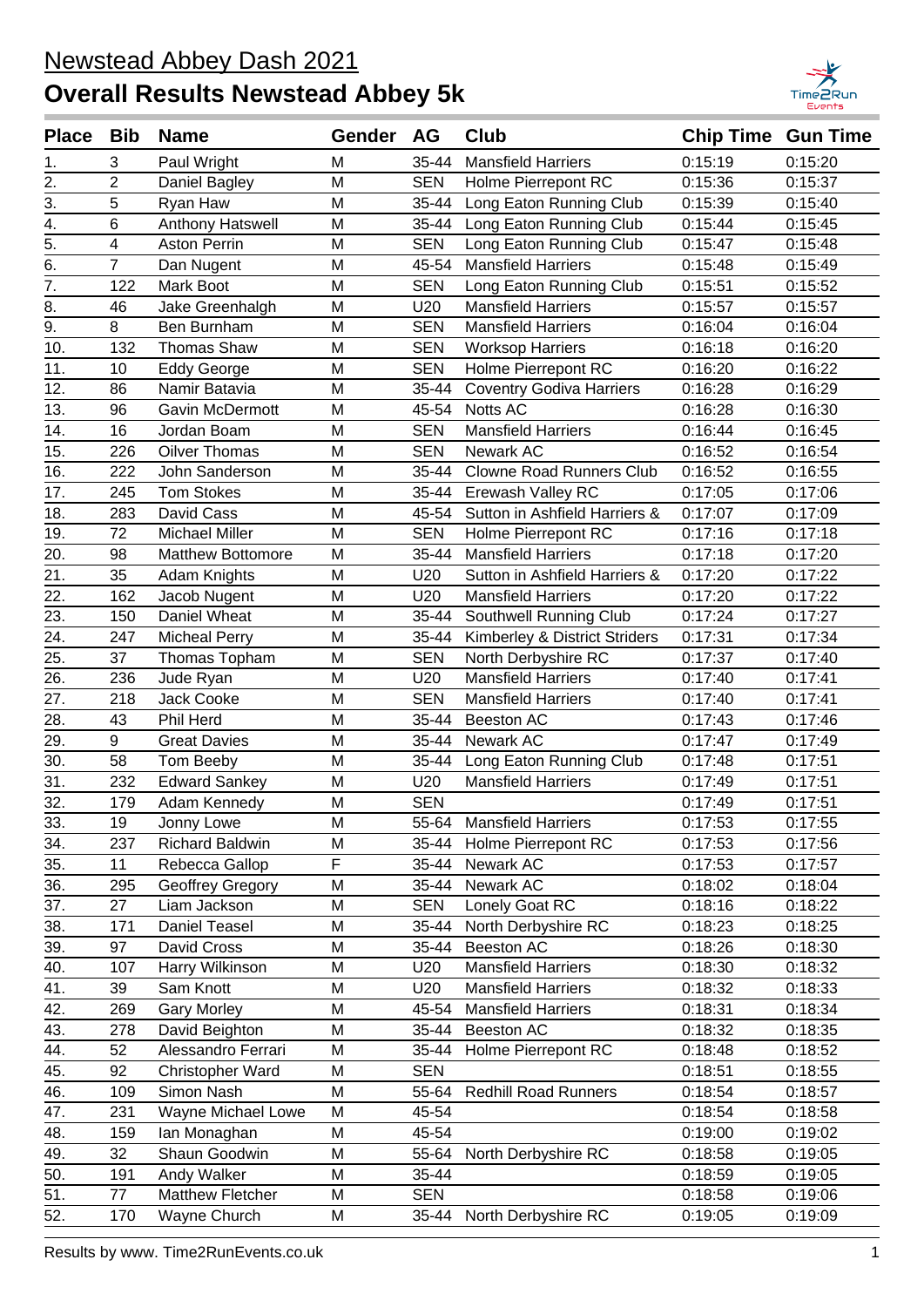

| <b>Place</b>      | <b>Bib</b> | <b>Name</b>              | Gender | <b>AG</b>  | <b>Club</b>                         | <b>Chip Time Gun Time</b> |         |
|-------------------|------------|--------------------------|--------|------------|-------------------------------------|---------------------------|---------|
| 53.               | 18         | <b>Mark Davis</b>        | M      | 35-44      | <b>Redhill Road Runners</b>         | 0:19:06                   | 0:19:09 |
| 54.               | 139        | <b>Bryan Cherry</b>      | M      | 35-44      | <b>Worksop Harriers</b>             | 0:19:06                   | 0:19:10 |
| 55.               | 56         | William Sankey           | M      | U20        | <b>Mansfield Harriers</b>           | 0:19:10                   | 0:19:12 |
| 56.               | 224        | Phil Michou              | M      | <b>SEN</b> | Holme Pierrepont RC                 | 0:19:10                   | 0:19:17 |
| 57.               | 180        | <b>Thomas Young</b>      | M      | 35-44      | <b>Redhill Road Runners</b>         | 0:19:15                   | 0:19:17 |
| 58.               | 108        | <b>Claire Wheat</b>      | F      | 35-44      | Lincs S&C RC                        | 0:19:18                   | 0:19:21 |
| 59.               | 20         | <b>WAYNE STOTT</b>       | M      | 45-54      | <b>Redhill Road Runners</b>         | 0:19:20                   | 0:19:23 |
| 60.               | 200        | Emma Holt                | F      | <b>SEN</b> | North Derbyshire RC                 | 0:19:23                   | 0:19:27 |
| 61.               | 229        | <b>Conrad Watson</b>     | M      | 55-64      | <b>Midland Masters AC</b>           | 0:19:25                   | 0:19:29 |
| 62.               | 188        | Ant Squire               | M      | 35-44      | Holme Pierrepont RC                 | 0:19:30                   | 0:19:34 |
| 63.               | 91         | Grace Manson             | F      | U20        | <b>Mansfield Harriers</b>           | 0:19:35                   | 0:19:37 |
| 64.               | 15         | Lucy Grant               | F      | 35-44      | <b>Beeston AC</b>                   | 0:19:39                   | 0:19:43 |
| 65.               | 164        | Ryan Stocks              | M      | 35-44      | Kimberley & District Striders       | 0:19:37                   | 0:19:43 |
| 66.               | 54         | Oli Braybrook            | M      | <b>SEN</b> | Kimberley & District Striders       | 0:19:42                   | 0:19:49 |
| 67.               | 155        | Steven Weston            | M      | 45-54      | North Derbyshire RC                 | 0:19:49                   | 0:19:54 |
| 68.               | 134        | Lee Rufford              | M      | 35-44      | Newark AC                           | 0:19:52                   | 0:19:54 |
| 69.               | 81         | Matt Weightman           | M      | 35-44      | Long Eaton Running Club             | 0:19:51                   | 0:19:55 |
| 70.               | 152        | louise read              | F      | 35-44      |                                     | 0:19:52                   | 0:19:56 |
| 71.               | 126        | Helen Woods              | F      | 35-44      | Kimberley & District Striders       | 0:19:52                   | 0:19:59 |
| 72.               | 205        | Tom Wheat                | M      | 35-44      | Lincs S&C RC                        | 0:20:02                   | 0:20:05 |
| 73.               | 158        | Andy Murray              | M      | 35-44      | <b>Edwinstowe RC</b>                | 0:20:00                   | 0:20:06 |
| 74.               | 299        | Paul Castledine          | M      | 55-64      | Sutton in Ashfield Harriers &       | 0:20:03                   | 0:20:07 |
| 75.               | 67         | Kirsty Huntington        | F      | 35-44      | <b>Mansfield Harriers</b>           | 0:20:07                   | 0:20:11 |
| 76.               | 249        | Jamie Harris             | M      | 45-54      | <b>Mansfield Harriers</b>           | 0:20:09                   | 0:20:13 |
| 77.               | 142        | Chris Jekiel             | M      | 45-54      | Holme Pierrepont RC                 | 0:20:07                   | 0:20:19 |
| 78.               | 234        | <b>Robert Curley</b>     | M      | 55-64      | <b>Mansfield Harriers</b>           | 0:20:16                   | 0:20:20 |
| 79.               | 201        | Paul Taylor              | M      | 55-64      | <b>Clowne Road Runners Club</b>     | 0:20:15                   | 0:20:21 |
| 80.               | 120        | Rob Horton               | M      | 35-44      |                                     | 0:20:20                   | 0:20:28 |
| 81.               | 129        | Chris Aikman             | M      | 45-54      |                                     | 0:20:20                   | 0:20:29 |
| 82.               | 223        | Paul Hillman             | M      | 45-54      |                                     | 0:20:23                   | 0:20:29 |
| 83.               | 151        | Stephen Horton           | M      | 35-44      | Long Eaton Running Club             | 0:20:26                   | 0:20:30 |
| 84.               | 118        | Lisa Staley              | F      |            | 45-54 Sutton in Ashfield Harriers & | 0:20:27                   | 0:20:33 |
| $\overline{85}$ . | 168        | Jason Taylor             | M      |            | 45-54 Mansfield Harriers            | 0:20:31                   | 0:20:36 |
| 86.               | 276        | Mark Fickling            | M      | 35-44      | <b>Mansfield Harriers</b>           | 0:20:38                   | 0:20:42 |
| 87.               | 189        | Daniel Adams             | M      | U20        |                                     | 0:20:36                   | 0:20:44 |
| 88.               | 184        | Freya Longmead           | F      | U20        | <b>Mansfield Harriers</b>           | 0:20:40                   | 0:20:48 |
| 89.               | 181        | Charlie Taylor           | M      | U20        | <b>Mansfield Harriers</b>           | 0:20:42                   | 0:20:49 |
| 90.               | 210        | Adele Beardsley          | F      | 35-44      |                                     | 0:20:45                   | 0:20:50 |
| 91.               | 175        | David Fowler             | M      | 45-54      | Newark Striders Running Club        | 0:20:44                   | 0:20:51 |
| 92.               | 241        | <b>Tony Shenton</b>      | M      | 35-44      | <b>Redhill Road Runners</b>         | 0:20:50                   | 0:20:53 |
| 93.               | 31         | Chris Laban              | M      | 35-44      | Kimberley & District Striders       | 0:20:49                   | 0:20:56 |
| 94.               | 261        | Matt Taylor              | M      | <b>SEN</b> | <b>Clowne Road Runners Club</b>     | 0:20:50                   | 0:20:57 |
| 95.               | 76         | Neil Halstead            | M      | 35-44      |                                     | 0:20:54                   | 0:20:59 |
| 96.               | 285        | Lisa Chan                | F      | 45-54      | Holme Pierrepont RC                 | 0:20:49                   | 0:21:00 |
| 97.               | 209        | Hannah Polak             | F      | <b>SEN</b> | <b>Redhill Road Runners</b>         | 0:20:55                   | 0:21:01 |
| 98.               | 238        | <b>Richard Morris</b>    | M      | 35-44      | <b>Redhill Road Runners</b>         | 0:21:00                   | 0:21:06 |
| 99.               | 94         | Stephen Gibson           | Μ      | 35-44      | <b>Redhill Road Runners</b>         | 0:21:05                   | 0:21:10 |
| 100.              | 65         | Simon Holmes             | M      | 35-44      | <b>Redhill Road Runners</b>         | 0:21:05                   | 0:21:11 |
| 101.              | 219        | Daniel Crow              | M      | 45-54      | Sutton in Ashfield Harriers &       | 0:21:08                   | 0:21:13 |
| 102.              | 123        | <b>Ben Mcclemens</b>     | M      | 35-44      |                                     | 0:21:10                   | 0:21:16 |
| 103.              | 169        | <b>Oliver Mcclemens</b>  | Μ      | U20        |                                     | 0:21:11                   | 0:21:16 |
| 104.              | 253        | <b>Christopher Frost</b> | М      | 35-44      | <b>Ripley Running Club</b>          | 0:21:12                   | 0:21:20 |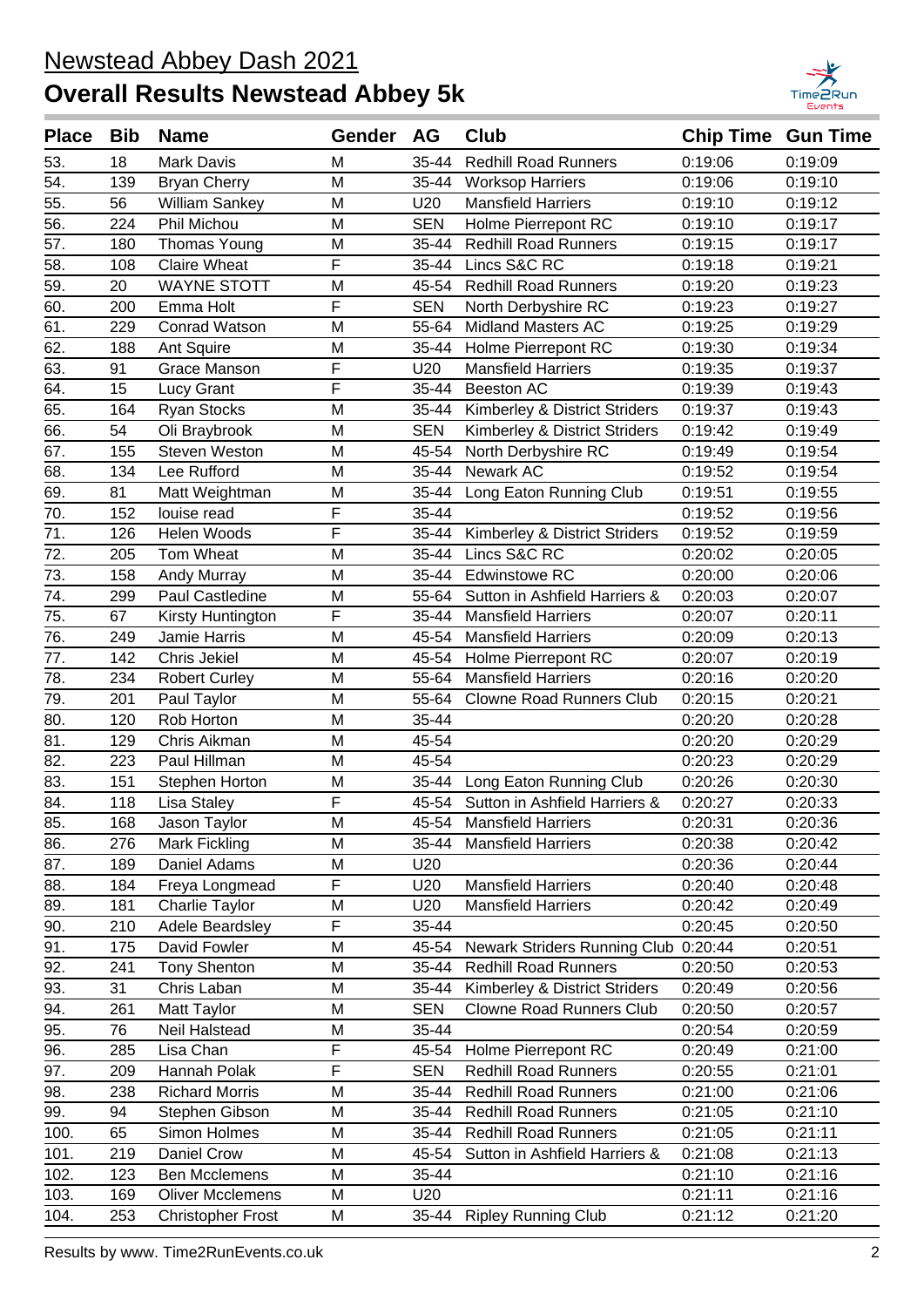

| <b>Place</b> | <b>Bib</b> | <b>Name</b>             | Gender AG               |            | Club                                 | <b>Chip Time Gun Time</b> |         |
|--------------|------------|-------------------------|-------------------------|------------|--------------------------------------|---------------------------|---------|
| 105.         | 115        | Emma Cupitt             | F                       | 35-44      | Holme Pierrepont RC                  | 0:21:22                   | 0:21:26 |
| 106.         | 42         | <b>Jason Randall</b>    | M                       | 45-54      | Holme Pierrepont RC                  | 0:21:17                   | 0:21:27 |
| 107.         | 252        | Noel Henderson          | M                       | 55-64      | Newark Striders Running Club 0:21:22 |                           | 0:21:32 |
| 108.         | 296        | David Carver            | M                       | 45-54      | <b>Mansfield Harriers</b>            | 0:21:37                   | 0:21:42 |
| 109.         | 145        | Cristina Dinescu        | F                       | 35-44      | <b>Mansfield Harriers</b>            | 0:21:30                   | 0:21:44 |
| 110.         | 117        | Sophie Wilson           | F                       | <b>SEN</b> | <b>Redhill Road Runners</b>          | 0:21:39                   | 0:21:44 |
| 111.         | 128        | Chris Hunt              | M                       | 35-44      | North Derbyshire RC                  | 0:21:32                   | 0:21:45 |
| 112.         | 143        | <b>Philip Gretton</b>   | M                       | 35-44      |                                      | 0:21:36                   | 0:21:46 |
| 113.         | 271        | Susan Wheatcroft        | F                       | 35-44      | Beeston AC                           | 0:21:46                   | 0:21:50 |
| 114.         | 111        | <b>Graeme Baguley</b>   | M                       | 45-54      | <b>Mansfield Harriers</b>            | 0:21:50                   | 0:21:54 |
| 115.         | 208        | helen pritchett         | F                       | 35-44      |                                      | 0:21:54                   | 0:21:58 |
| 116.         | 260        | Simon Leadley           | M                       | 35-44      | Holme Pierrepont RC                  | 0:21:49                   | 0:21:59 |
| 117.         | 28         | Lauren Johnson          | F                       | 35-44      | Holme Pierrepont RC                  | 0:21:50                   | 0:22:00 |
| 118.         | 186        | Jack Roffe              | M                       | <b>SEN</b> | Holme Pierrepont RC                  | 0:21:50                   | 0:22:00 |
| 119.         | 148        | Neil Handley            | M                       | 45-54      |                                      | 0:21:52                   | 0:22:02 |
| 120.         | 178        | Isabelle Burlington     | F                       | U20        | Mansfield Harriers                   | 0:21:55                   | 0:22:02 |
| 121.         | 102        | <b>Philip Beardsley</b> | M                       | 35-44      | Fordy Runs Running Club              | 0:22:02                   | 0:22:07 |
| 122.         | 41         | Fraser Bain             | M                       | 35-44      | <b>Mansfield Harriers</b>            | 0:22:02                   | 0:22:08 |
| 123.         | 13         | <b>Claire Watson</b>    | F                       | 35-44      | Sutton in Ashfield Harriers &        | 0:22:08                   | 0:22:12 |
| 124.         | 101        | <b>Tracy Hill</b>       | F                       | 45-54      | Holme Pierrepont RC                  | 0:22:08                   | 0:22:19 |
| 125.         | 64         | Steve Beddoe            | M                       | 55-64      | North Derbyshire RC                  | 0:22:11                   | 0:22:22 |
| 126.         | 49         | Paul Smith              | M                       | 35-44      |                                      | 0:22:19                   | 0:22:29 |
| 127.         | 195        | Andrew Longmead         | M                       | 35-44      | <b>Mansfield Harriers</b>            | 0:22:24                   | 0:22:33 |
| 128.         | 79         | Arran Wood              | M                       | 35-44      |                                      | 0:22:28                   | 0:22:34 |
| 129.         | 105        | Chris O'Donnell         | M                       | 45-54      |                                      | 0:22:34                   | 0:22:42 |
| 130.         | 297        | Andy Portwood           | M                       | 45-54      | <b>Clowne Road Runners Club</b>      | 0:22:38                   | 0:22:45 |
| 131.         | 256        | Paul Stacey             | M                       | 55-64      | <b>Redhill Road Runners</b>          | 0:22:48                   | 0:22:54 |
| 132.         | 89         | <b>Richard Kershaw</b>  | M                       | 35-44      |                                      | 0:22:42                   | 0:22:56 |
| 133.         | 196        | Shaun Middleton         | M                       | <b>SEN</b> | <b>Mansfield Harriers</b>            | 0:22:52                   | 0:22:58 |
| 134.         | 243        | Steve Lawson            | M                       | 55-64      | <b>Redhill Road Runners</b>          | 0:23:01                   | 0:23:07 |
| 135.         | 70         | Ian Warton-Woods        | M                       | 35-44      | <b>Ripley Running Club</b>           | 0:23:03                   | 0:23:12 |
| 136.         | 125        | <b>Clare Coombes</b>    | F                       |            | 45-54 Vegan Runners UK               | 0:23:03                   | 0:23:13 |
| 137.         | 274        | Mark Burr               | м                       | 55-64      | <b>Mansfield Harriers</b>            | 0:23:09                   | 0:23:14 |
| 138.         | 104        | Dennis Holmes           | M                       | 55-64      | Matlock AC                           | 0:23:04                   | 0:23:17 |
| 139.         | 287        | <b>Barbara Stevens</b>  | $\overline{\mathsf{F}}$ | 65-74      | <b>Redhill Road Runners</b>          | 0:23:14                   | 0:23:18 |
| 140.         | 112        | Jacqueline              | F                       | 55-64      | Beeston AC                           | 0:23:15                   | 0:23:19 |
| 141.         | 192        | <b>Kimberley Durant</b> | F                       | <b>SEN</b> |                                      | 0:23:14                   | 0:23:22 |
| 142.         | 225        | Chloe Bacon             | $\overline{F}$          | <b>SEN</b> |                                      | 0:23:15                   | 0:23:24 |
| 143.         | 239        | Jade Bacon              | F                       | <b>SEN</b> | <b>Mansfield Harriers</b>            | 0:23:15                   | 0:23:24 |
| 144.         | 154        | <b>Florence Kenney</b>  | F                       | U20        | <b>Mansfield Harriers</b>            | 0:23:16                   | 0:23:24 |
| 145.         | 207        | Darren Golding          | M                       | 45-54      |                                      | 0:23:12                   | 0:23:26 |
| 146.         | 160        | Darren Watkin           | M                       | 55-64      | Newark Striders Running Club 0:23:21 |                           | 0:23:29 |
| 147.         | 87         | Kerry Anderson          | F                       | 35-44      | <b>Clowne Road Runners Club</b>      | 0:23:36                   | 0:23:44 |
| 148.         | 280        | Yvette Robinson         | $\overline{F}$          | <b>SEN</b> | Sutton in Ashfield Harriers &        | 0:23:41                   | 0:23:52 |
| 149.         | 83         | Peter Craggs            | M                       | 35-44      | <b>Mansfield Harriers</b>            | 0:23:49                   | 0:23:57 |
| 150.         | 197        | Sarah Bradbury          | $\overline{F}$          | <b>SEN</b> | <b>Mansfield Harriers</b>            | 0:23:51                   | 0:24:00 |
| 151.         | 172        | Peter Davis             | M                       | 65-74      | Newark Striders Running Club 0:23:56 |                           | 0:24:05 |
| 152.         | 59         | Vivienne Craven         | F                       | 45-54      | <b>Redhill Road Runners</b>          | 0:24:01                   | 0:24:07 |
| 153.         | 214        | <b>JOHN HARRISON</b>    | M                       | 55-64      | <b>Worksop Harriers</b>              | 0:24:11                   | 0:24:18 |
| 154.         | 124        | Paul Boden              | M                       | 55-64      | North Derbyshire RC                  | 0:24:14                   | 0:24:27 |
| 155.         | 213        | <b>Catherine Reilly</b> | F                       | 35-44      | Formula One Circuit Crew             | 0:24:25                   | 0:24:30 |
| 156.         | 106        | Heather Barber          | $\overline{F}$          | 45-54      | <b>Mansfield Harriers</b>            | 0:24:34                   | 0:24:39 |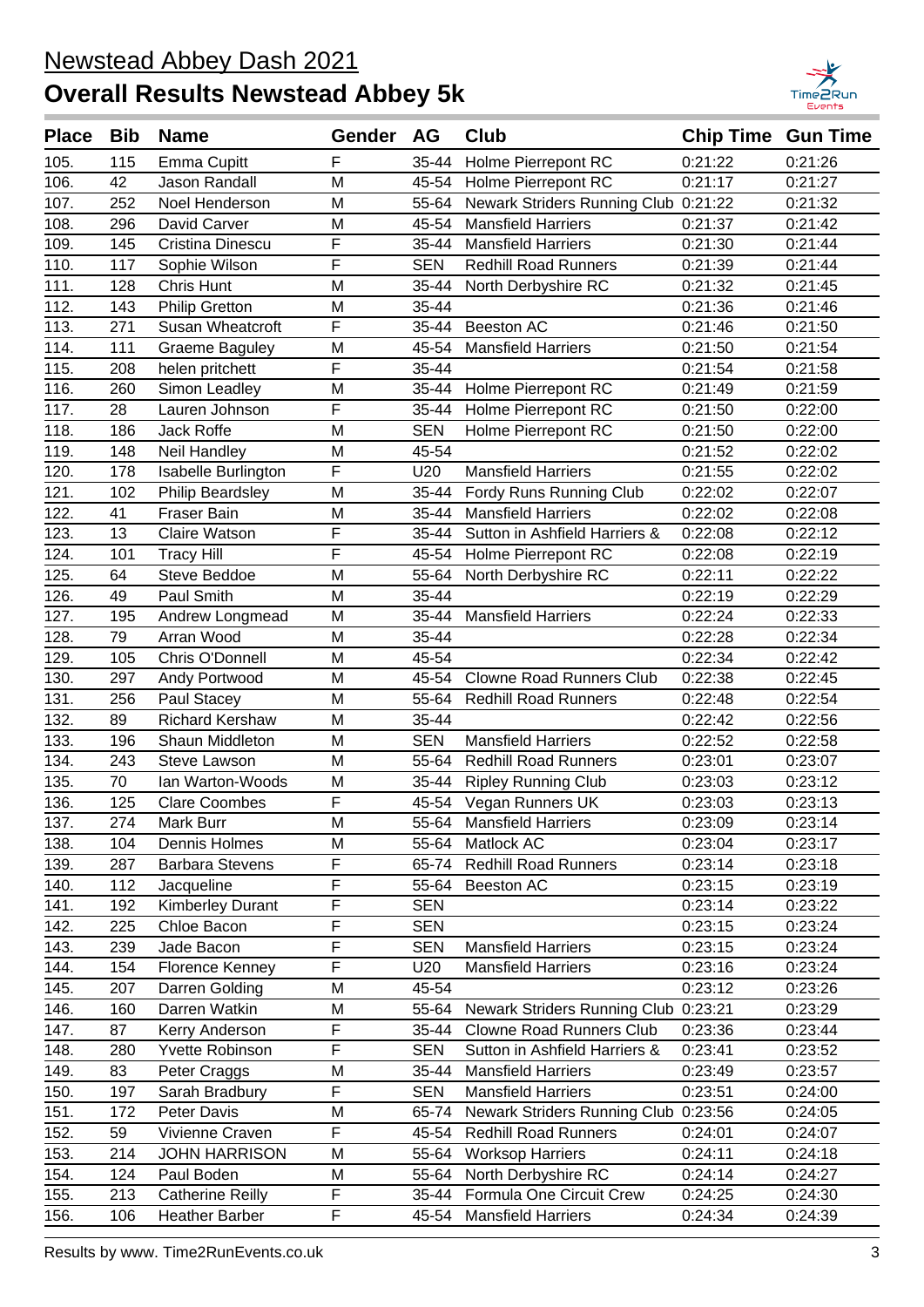

| <b>Place</b> | <b>Bib</b> | <b>Name</b>                | Gender                  | <b>AG</b>  | Club                                 | <b>Chip Time Gun Time</b> |         |
|--------------|------------|----------------------------|-------------------------|------------|--------------------------------------|---------------------------|---------|
| 157.         | 100        | Gemma Bacon                | F                       | 35-44      | Sutton in Ashfield Harriers &        | 0:24:30                   | 0:24:41 |
| 158.         | 57         | Natasha Carver             | F                       | 45-54      | <b>Mansfield Harriers</b>            | 0:24:33                   | 0:24:42 |
| 159.         | 78         | <b>Toni Harper</b>         | F                       | <b>SEN</b> | <b>Redhill Road Runners</b>          | 0:24:44                   | 0:24:53 |
| 160.         | 203        | Michael Drury              | M                       | 45-54      | <b>Redhill Road Runners</b>          | 0:24:57                   | 0:25:05 |
| 161.         | 258        | Rachel Shambrook           | F                       | 35-44      | <b>Redhill Road Runners</b>          | 0:24:58                   | 0:25:06 |
| 162.         | 230        | Kim Etherington-Bates      | $\overline{F}$          | <b>SEN</b> | Notfast AC                           | 0:25:02                   | 0:25:09 |
| 163.         | 212        | <b>Jackie Rookes</b>       | F                       | 45-54      |                                      | 0:25:08                   | 0:25:17 |
| 164.         | 227        | <b>Claire Croll</b>        | F                       | 35-44      | Lonely Goat RC                       | 0:25:13                   | 0:25:20 |
| 165.         | 149        | Louise Wood                | F                       | 35-44      |                                      | 0:25:33                   | 0:25:44 |
| 166.         | 215        | Stephen Tomlinson          | M                       | 35-44      | Newark Striders Running Club 0:25:31 |                           | 0:25:44 |
| 167.         | 273        | <b>Caroline Caldecourt</b> | F                       | 45-54      | Sutton in Ashfield Harriers &        | 0:25:35                   | 0:25:46 |
| 168.         | 255        | Selina Town                | F                       | <b>SEN</b> |                                      | 0:25:45                   | 0:25:55 |
| 169.         | 291        | David Hicken               | M                       | 65-74      | North Derbyshire RC                  | 0:25:46                   | 0:25:58 |
| 170.         | 157        | lan Rookes                 | M                       | 45-54      | <b>Clowne Road Runners Club</b>      | 0:25:55                   | 0:26:05 |
| 171.         | 130        | lan Neal                   | M                       | 55-64      |                                      | 0:25:55                   | 0:26:07 |
| 172.         | 44         | Natalie Haw                | F                       | 35-44      | Long Eaton Running Club              | 0:26:09                   | 0:26:17 |
| 173.         | 24         | <b>Michael Lees</b>        | M                       | 45-54      | <b>Clowne Road Runners Club</b>      | 0:26:11                   | 0:26:21 |
| 174.         | 62         | Emma Shaw                  | F                       | <b>SEN</b> | <b>Worksop Harriers</b>              | 0:26:08                   | 0:26:23 |
| 175.         | 248        | Helen Jekiel               | F                       | 45-54      | Holme Pierrepont RC                  | 0:26:20                   | 0:26:32 |
| 176.         | 268        | Emma Hayden-West           | $\overline{F}$          | 35-44      | North Derbyshire RC                  | 0:26:23                   | 0:26:36 |
| 177.         | 88         | Melissa Solomon            | F                       | 45-54      |                                      | 0:26:28                   | 0:26:37 |
| 178.         | 66         | Michelle Baxter            | F                       | 45-54      | <b>Mansfield Harriers</b>            | 0:26:32                   | 0:26:47 |
| 179.         | 282        | <b>Cathy Mhembere</b>      | F                       | 45-54      | <b>Worksop Harriers</b>              | 0:26:34                   | 0:26:54 |
| 180.         | 264        | Geoff Bloom                | M                       | 55-64      |                                      | 0:26:45                   | 0:26:57 |
| 181.         | 176        | Maddy Collinge             | F                       | 65-74      | <b>Mansfield Harriers</b>            | 0:27:00                   | 0:27:10 |
| 182.         | 68         | Pete Copcutt               | M                       | 55-64      | <b>Mansfield Harriers</b>            | 0:27:03                   | 0:27:17 |
| 183.         | 220        | Robert Knott               | M                       | 45-54      |                                      | 0:27:20                   | 0:27:29 |
| 184.         | 193        | Katie Newton               | M                       | 35-44      | Kimberley & District Striders        | 0:27:23                   | 0:27:35 |
| 185.         | 114        | <b>Heather Thornley</b>    | $\overline{F}$          | <b>SEN</b> | <b>Redhill Road Runners</b>          | 0:27:30                   | 0:27:41 |
| 186.         | 53         | <b>Graham Sheen</b>        | M                       | 65-74      | <b>Clowne Road Runners Club</b>      | 0:27:39                   | 0:27:48 |
| 187.         | 262        | Tim Richardson             | M                       | 55-64      | <b>Mansfield Harriers</b>            | 0:27:45                   | 0:27:54 |
| 188.         | 244        | Phillip Hall               | M                       | 65-74      |                                      | 0:28:03                   | 0:28:16 |
| 189.         | 121        | <b>Michael Horn</b>        | $\overline{\mathsf{M}}$ |            | 65-74 Redhill Road Runners           | 0:28:14                   | 0:28:27 |
| 190.         | 167        | Josephine Horan            | F                       | 45-54      |                                      | 0:28:12                   | 0:28:28 |
| 191.         | 85         | John Oldfield              | M                       | $75+$      | Holme Pierrepont RC                  | 0:28:26                   | 0:28:38 |
| 192.         | 90         | Sue Lomas                  | F                       | 55-64      | <b>Mansfield Harriers</b>            | 0:28:38                   | 0:28:49 |
| 193.         | 138        | Cody Taylor                | M                       | U20        |                                      | 0:28:42                   | 0:28:59 |
| 194.         | 165        | Shaun Arrowsmith           | M                       | 45-54      | Kimberley & District Striders        | 0:28:44                   | 0:29:01 |
| 195.         | 294        | Michelle Simpkin           | F                       | 45-54      | <b>Mansfield Harriers</b>            | 0:28:52                   | 0:29:03 |
| 196.         | 110        | <b>Gweneth Hall</b>        | F                       | 55-64      | Holme Pierrepont RC                  | 0:29:06                   | 0:29:19 |
| 197.         | 263        | Lisa Wright                | F                       | 45-54      | <b>Notts Women Runners</b>           | 0:29:07                   | 0:29:23 |
| 198.         | 257        | <b>Melanie Golding</b>     | F                       | 45-54      |                                      | 0:29:11                   | 0:29:26 |
| 199.         | 182        | Sally anne Charlton        | F                       | 35-44      | <b>Mansfield Harriers</b>            | 0:29:20                   | 0:29:31 |
| 200.         | 23         | <b>Baz Whitehead</b>       | M                       | 35-44      |                                      | 0:29:18                   | 0:29:32 |
| 201.         | 84         | Lisa Hodgkinson            | F                       | 35-44      |                                      | 0:29:24                   | 0:29:42 |
| 202.         | 240        | Matt Bevan                 | M                       | 45-54      |                                      | 0:29:38                   | 0:29:56 |
| 203.         | 147        | Peter Thomas               | M                       | 55-64      |                                      | 0:29:46                   | 0:30:00 |
| 204.         | 293        | <b>JULIA HALLAM</b>        | F                       | 35-44      | <b>Grantham Running Club</b>         | 0:30:11                   | 0:30:29 |
| 205.         | 242        | <b>Kirsty Sanders</b>      | F                       | 35-44      | Sutton in Ashfield Harriers &        | 0:30:17                   | 0:30:34 |
| 206.         | 144        | Dawn STEVENSON             | F                       | 55-64      |                                      | 0:30:28                   | 0:30:40 |
| 207.         | 69         | Nicola Sanderson           | F                       | 35-44      |                                      | 0:30:33                   | 0:30:45 |
| 208.         | 221        | <b>Vicky Randall</b>       | F                       | 45-54      |                                      | 0:31:15                   | 0:31:28 |